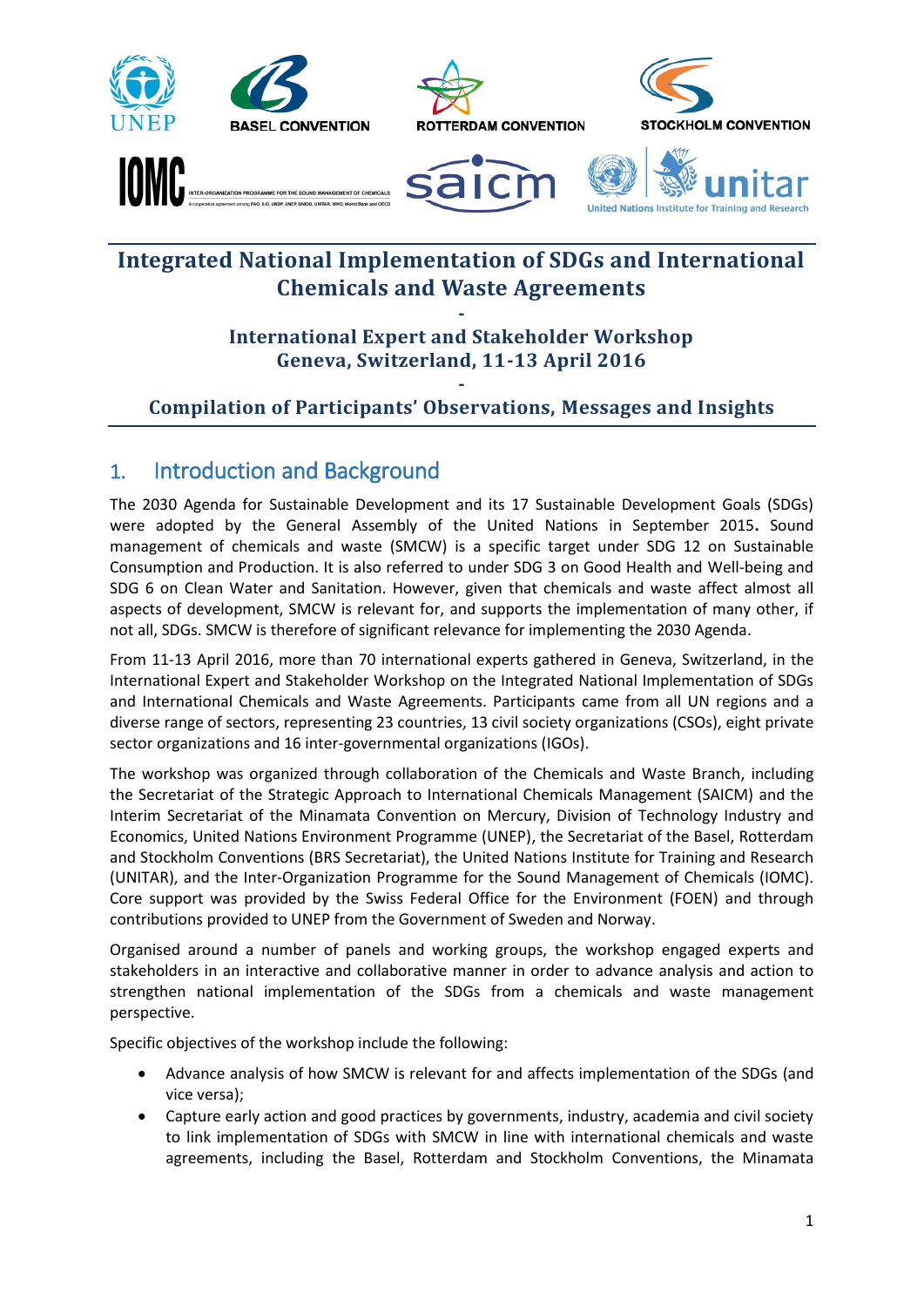Convention on Mercury and SAICM, as well as other multilateral environmental agreements (MEAs);

- Identify key determinants for the effective integrated implementation of the SDGs and SMCW in the context of national and sectoral development planning (e.g. governance, economic drivers, integrated approach to financing SMCW);
- Explore practical approaches for effective monitoring of SMCW in the context of SDGs implementation, taking into account existing national and international monitoring systems and indicators; and
- Identify interest in and opportunities for capacity development, partnerships and further action.

This report provides an overview of the observations, key messages and insights shared by workshop participants. These were not negotiated or prioritized, but seek to provide a sense of the array of ideas and perspectives shared. A draft overview of the observations, key messages and insights was tabled at the end of the workshop and in writing for further comments, which have been addressed in this revised version. Additional information is available in summary reports for each of the panels and working groups, which will be made available publicly on the website of UNEP's Chemicals and Waste Branch.

# 2. SMCW and the 2030 Agenda for Sustainable Development

## 2.1. Observations, messages and insights

- The integration of SMCW in the 2030 Agenda for Sustainable Development is a major achievement. Ten years ago, in 2006, the first International Conference on Chemicals Management (ICCM) in its Dubai Declaration on International Chemicals Management had specified that sound chemicals management is essential to achieve sustainable development. By reiterating the fundamental link between SMCW and the economic, environmental and social development agenda, the 2030 Agenda and its 17 SDGs create renewed momentum to mainstream and prioritize SMCW at the national level and to implement international chemicals and waste agreements, including relevant MEAs and SAICM.
- During the negotiation of the SDGs, it was a challenge to include chemicals and waste management as a specific Goal in the 2030 Agenda, given that a number of international agreements addressing SMCW are already in place. This highlights the need for a new communication strategy to gain political attention and support. Specifically, a new narrative that speaks to the integrated nature of the SDGs and those who are not engaged in technical chemicals and waste issues should be developed.
- Now that the SDGs have been adopted, it is time to focus on their implementation, including in the area of chemicals and waste. For SMCW this starts with integrating the topic into national planning, priorities and strategies. A number of countries have taken steps in this direction, and lessons are emerging, which should be widely shared (e.g. Thailand is integrating SMCW into its national development plan).
- The SDGs also help to think more broadly and explore innovative and cleaner solutions to achieve wider development objectives and place SMCW within this context. Such solutions may for example include a shift in the chemicals industry (or other industries) to provide innovative services (e.g. chemical leasing, or selling a service, not a product). They may also be driven by transformative changes external to, but with an impact on, the chemicals and waste arena; for instance, new transportation modes may impact the amount and type of chemicals used in this sector.
- In some countries this process is already well advanced, creating opportunities to identify new linkages, mobilize new funding, and implement innovative pilot initiatives (e.g. Germany's platform on sustainable chemistry). In other countries, immediate action has not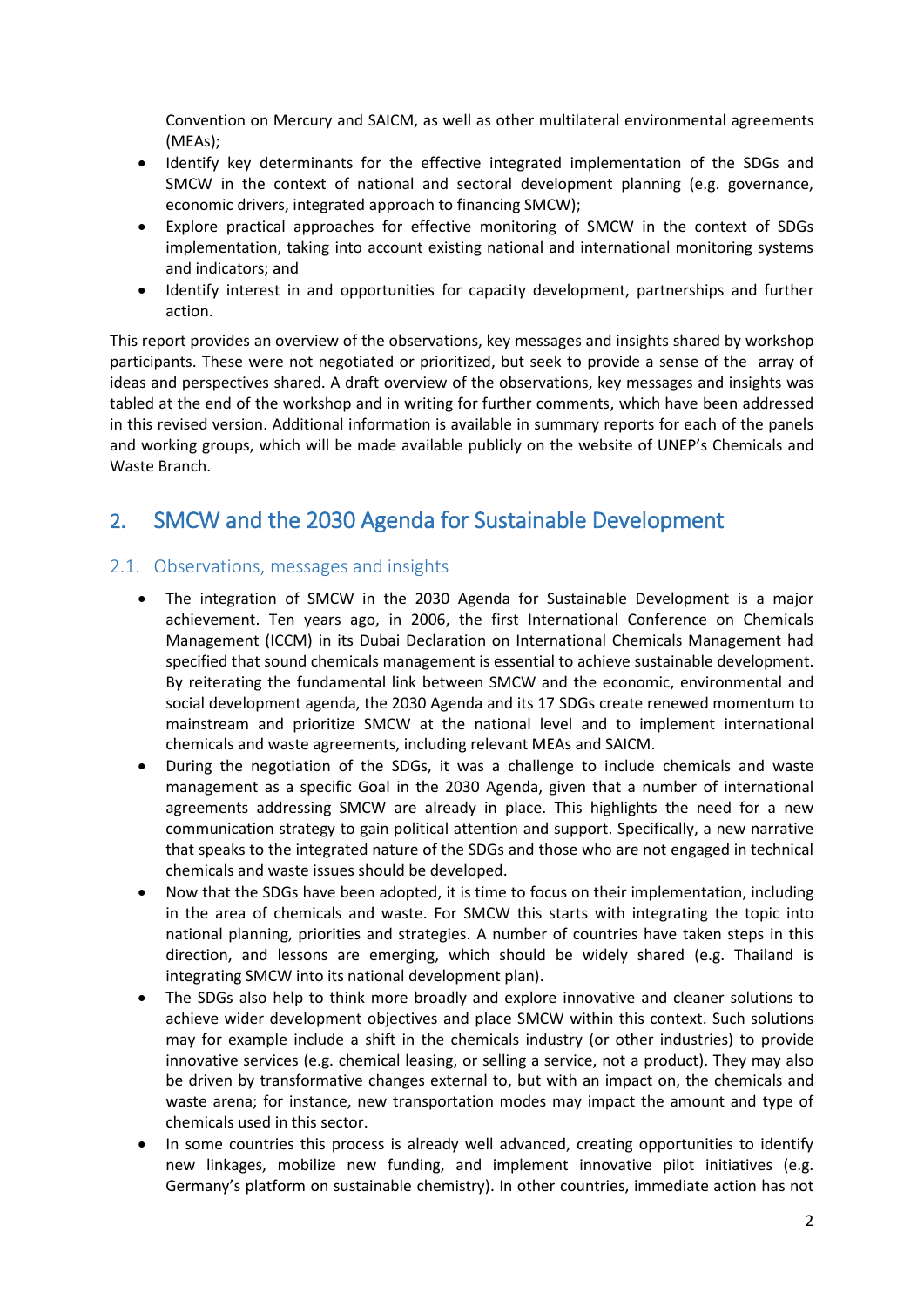yet taken place, but fundamental changes deriving from the 2030 Agenda are likely to occur in the medium and long term.

- Similarly, a number of development partners (e.g. the Global Environment Facility (GEF)) are shifting their resource allocation towards more integrated approaches and solutions which have environmental, economic and social benefits. This requires to design projects in a more holistic manner, taking into account all dimensions of sustainable development.
- IGOs are also responding by mainstreaming the SDGs into their programme of work, thereby including key elements of SMCW (e.g. the World Health Organization (WHO), the United Nations Development Programme (UNDP) and the Food and Agriculture Organization (FAO)).
- A major challenge is to nurture a new way of thinking and attitude change at all levels in order to move away from a silo approach and address chemicals and waste issues in an integrated manner as part of a broader development agenda. Reaching out to key decision makers and change agents, and engaging in innovative partnerships and pilot initiatives is critical in this process to create positive momentum. This includes an improved understanding of the economic and social dimensions of SMCW as well as advancing strategies and solutions that advance all three dimensions of sustainable development.
- New integrated thinking and approaches should complement efforts to develop and strengthen national chemicals and waste management programmes. In fact, such programmes can support and feed into the SDGs and sectoral implementation. National chemicals and waste programmes can become stronger if their value is recognised by new constituencies and change agents.
- Implementation of SMCW in a sustainable development context requires a long-term multisectoral and multi-stakeholder approach, drawing on existing institutions (as practiced in Sweden, for example). Strategies by all actors further linking SMCW to implementation of the SDGs need to be developed and successful case examples should be shared.
- The chemicals industry is a key player and aware of the need for a strategic transition. Industry recognizes that it is being held accountable for delivering change in moving towards greater sustainability.
- Downstream industry, which is a major user of chemicals, such as the textile and tyre manufacturers, is equally important. The inclusion of downstream users in international dialogues and initiatives is therefore critical.
- Implementation of international chemicals and waste agreements, including the Basel, Rotterdam and Stockholm Conventions, the Minamata Convention on Mercury and SAICM, will make significant contributions towards achieving the SDGs<sup>1</sup>. Further efforts are needed to identify and communicate these linkages. Initial work to place, for example, implementation of the Minamata Convention on Mercury in an SDG context has been initiated and needs to be scaled up.

## 2.2. Additional areas of action identified for consideration

**.** 

- Further efforts should be undertaken to advance understanding of the linkages between SMCW and the 2030 Agenda among policy-makers at the national and international levels.
- An important task for the near future is to take a stepwise approach to map linkages between all 17 SDGs and SMCW in terms of goals, targets and indicators, beginning at the national level and including through international chemicals and waste agreements. In analysing the full spectrum of existing mechanisms, gaps may be identified.

<sup>&</sup>lt;sup>1</sup> For more information about the range and variety of agreements and organizations active in the UN system for SMCW, see UN Environment Management Group (2015), "United Nations and the Sound Management of Chemicals: coordinating delivery for member states and sustainable development" (available at: http://www.unemg.org/resources/publications).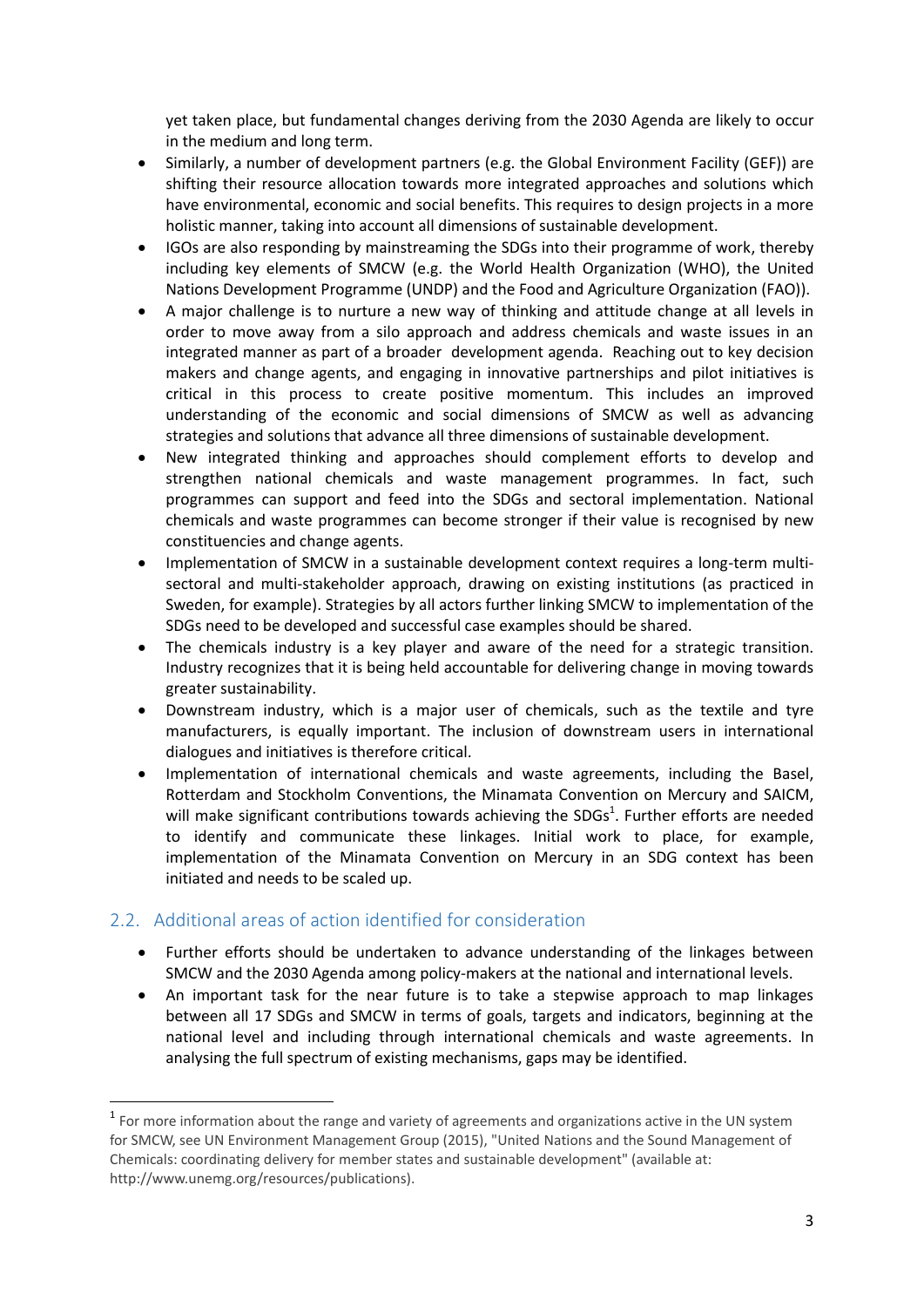- There is a need to explore ways to further promote communication between the High Level Political Forum (HPLF) and the Economic and Social Council (ECOSOC) on the one hand and the governing bodies of international chemicals and waste agreements on the other hand, including on the linkages between SMCW and the SDGs.
- A summary document of the workshop should be disseminated for information and awareness raising to SAICM, the United Nations Environment Assembly (UNEA), the GEF, the Environment Management Group (EMG) and the general public.

# 3. Linkages between Specific SDGs and SMCW

## 3.1. Introduction

Throughout the workshop, participants emphasized that all SDGs are linked to SMCW and that full implementation of the SDGs will not be possible without SMCW. The flip side of the SDGs-SMCW interface is equally important: Some SDGs, such as those addressing access to information, inclusive institutions, or justice and partnerships, help create an enabling environment that could support the minimization of the adverse effects of chemicals and waste.

During the workshop, participants examined specific SDGs from a chemicals and waste management perspective. Observations from these discussions are presented below. It is important to note that the SDGs not discussed in more detail at the workshop are equally relevant, providing many further linkages to SMCW. These linkages might be examined in more depth as a follow-up to the workshop.

# 3.2. SMCW and SDG #1 on No Poverty

- Mismanagement of chemicals and waste primarily and most significantly affects those already in poverty, in particular children, creating a vicious cycle. Those living in poverty tend to work and live in close proximity to hazardous chemicals and waste, for example as artisanal and small-scale gold miners using mercury or informal recyclers in the e-waste sector.
- It follows that, in certain circumstances, poverty alleviation can be an important determinant to reduce exposure and ecological footprints. In addition, those living in poverty have fewer means at their disposal to shield themselves from exposure to hazardous chemicals and waste as well as to address their adverse effects.
- Higher incomes can trigger and be associated with purchase of, and improved access to, healthier and more sustainable products, if incentives are created to purchase them. If not the opposite may be the case.
- Chemicals are integral to manufacturing and primary economic development. Chemicals may help to make essential products cheaper and more readily available, thus contributing to poverty alleviation. SMCW may strengthen this effect by reducing both direct costs and externalities. However, cheap products may also contain more and/or higher levels of hazardous chemicals (e.g. light bulbs).
- SMCW activities and projects should consider all three pillars of sustainable development, i.e. social, economic and environmental factors. They should focus on putting the infrastructures in place that help to lift people out of poverty, instil SMCW in the economy and thereby reduce exposure to hazardous chemicals and waste in a sustainable manner.

# 3.3. SMCW and SDG #2 on Zero Hunger

 SDG 2 on Zero Hunger covers several dimensions relevant for chemicals and waste, including food production, food safety, food processing, and consumption patterns. The role and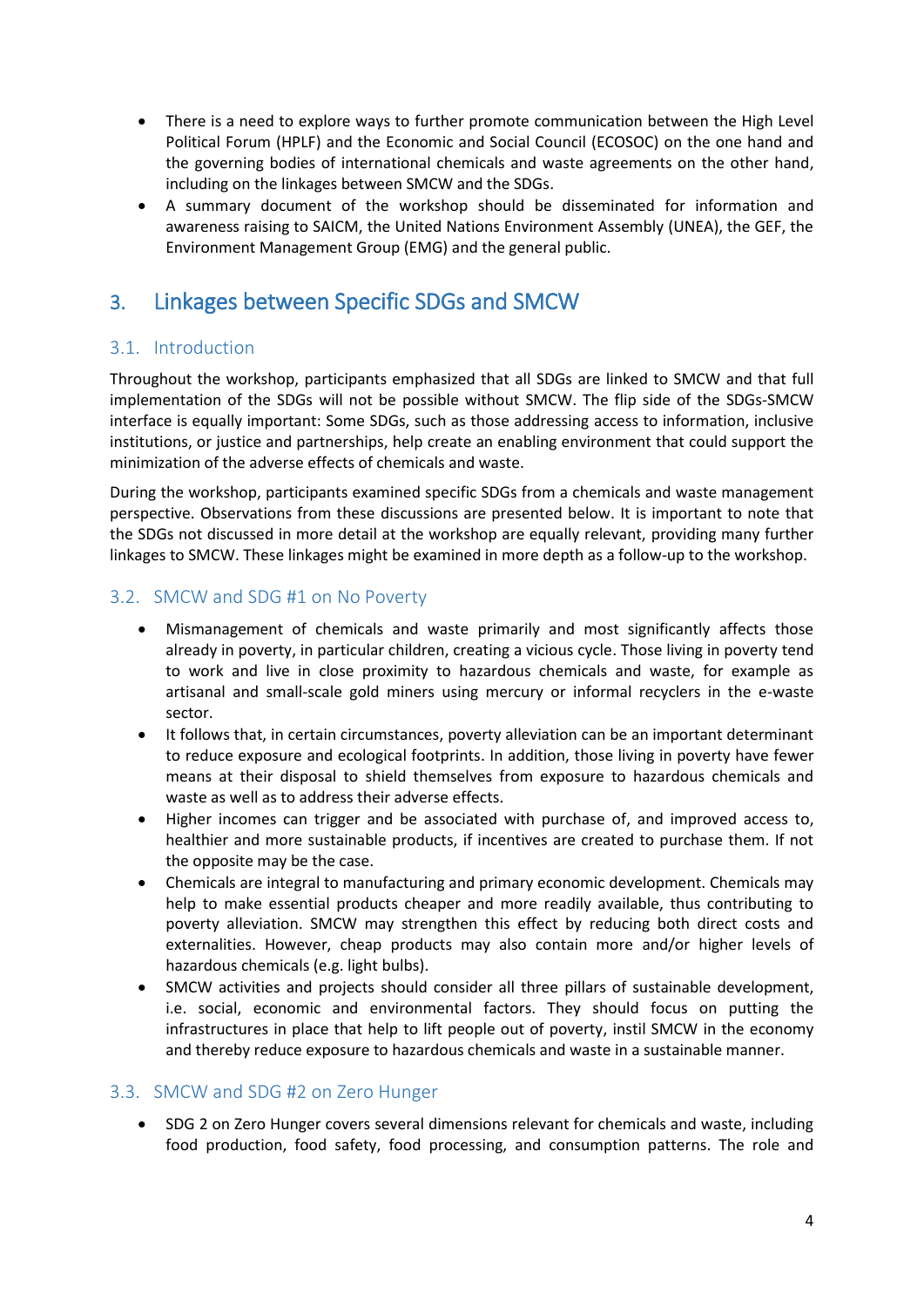impact of chemicals and waste in each of these differs (e.g. chemicals used as pesticides or as food preservatives) and therefore requires tailor-made management schemes.

- The use of pesticides in food production poses both challenges and opportunities for the achievement of the SDGs. Against the background of a growing global population, further intensification of agriculture is required. However, a more sustainable use of natural resources, minimizing depletion and contamination of land, water and soil fertility, needs to underpin this intensification.
- Appropriate and targeted use of pesticides helps to maintain yields or reduce losses and therefore combat hunger and malnutrition. However, excessive and improper use of pesticides has caused significant adverse health, social, economic and environmental effects that need to be avoided in the future. The majority of farming is undertaken by smallholders, who may have limited knowledge on the correct use of pesticides and limited access to effective risk mitigation measures, such as the use of appropriate personal protective equipment<sup>2</sup>. Farmers need to be informed about the risks associated with the use of pesticides and should be trained in the mitigation of such risks as well as Integrated Pest Management approaches that reduce reliance on pesticides. Existing initiatives, such as those implemented by the private sector, CSOs and IGOs, can be scaled up and replicated.
- SMCW is a key factor to achieve sustainable agricultural development. The Agenda 2030 recognises that we can no longer look at food production and natural resources separately. A major part of the SDG vision has been in moving beyond conservation to sustainable management of natural resources. Sustainable and organic agriculture make important and growing contributions to increase productivity and combat hunger and malnutrition (as shown in various projects implemented by the Pesticide Action Network); while also generating employment and foreign investment (see for example the sustainable production of cacao in Honduras). This implies an integrated approach to agriculture (as promoted by FAO in partnership with WHO, SAICM etc.) that reduces reliance on agro-chemicals, phases out the use of highly hazardous pesticides and enhances the ecosystem services underpinning food production.
- Chemicals and waste issues in animal husbandry, fisheries and food processing also need to be addressed. Further work is necessary to provide safe and nutritious food, produced through environmentally sound processes.
- It is critical to minimize food waste.

**.** 

## 3.4. SMCW and SDG #3 on Good Health and Well-being

- The health dimension of SMCW is not limited to target 3.9, but is a cross-cutting issue at the centre of sustainable development. Success in Goal 3 depends on success in the other SDGs and cannot be achieved by the health sector acting alone; in particular target 3.9 is dependent on 12.4 which entails multi-sectoral and multi-stakeholder action.
- Chemicals (in particular pharmaceuticals) save lives and improve well-being. SMCW has enabled industrial manufacturing in developed economies as well as a growing number of developing economies to safely harness the benefits of chemicals. At the same time, evidence suggests a significant burden of disease from exposure to chemicals (as shown in the WHO's global assessment, to be updated in May 2016), particularly associated with some developing countries and certain general uses, suggesting high costs of inaction associated with a large number of deaths and illnesses, for example due to occupational exposure. However, information is still incomplete and it is therefore necessary to gather additional data, including on the costs of inaction and the burden of disease.

<sup>&</sup>lt;sup>2</sup> The FAO/WHO International Code of Conduct on Pesticide Management and its supporting technical guidelines, including the recently released guidelines on addressing highly hazardous pesticides, provide technical and policy guidance on mainstreaming SMCW into agriculture to achieve the SDGs.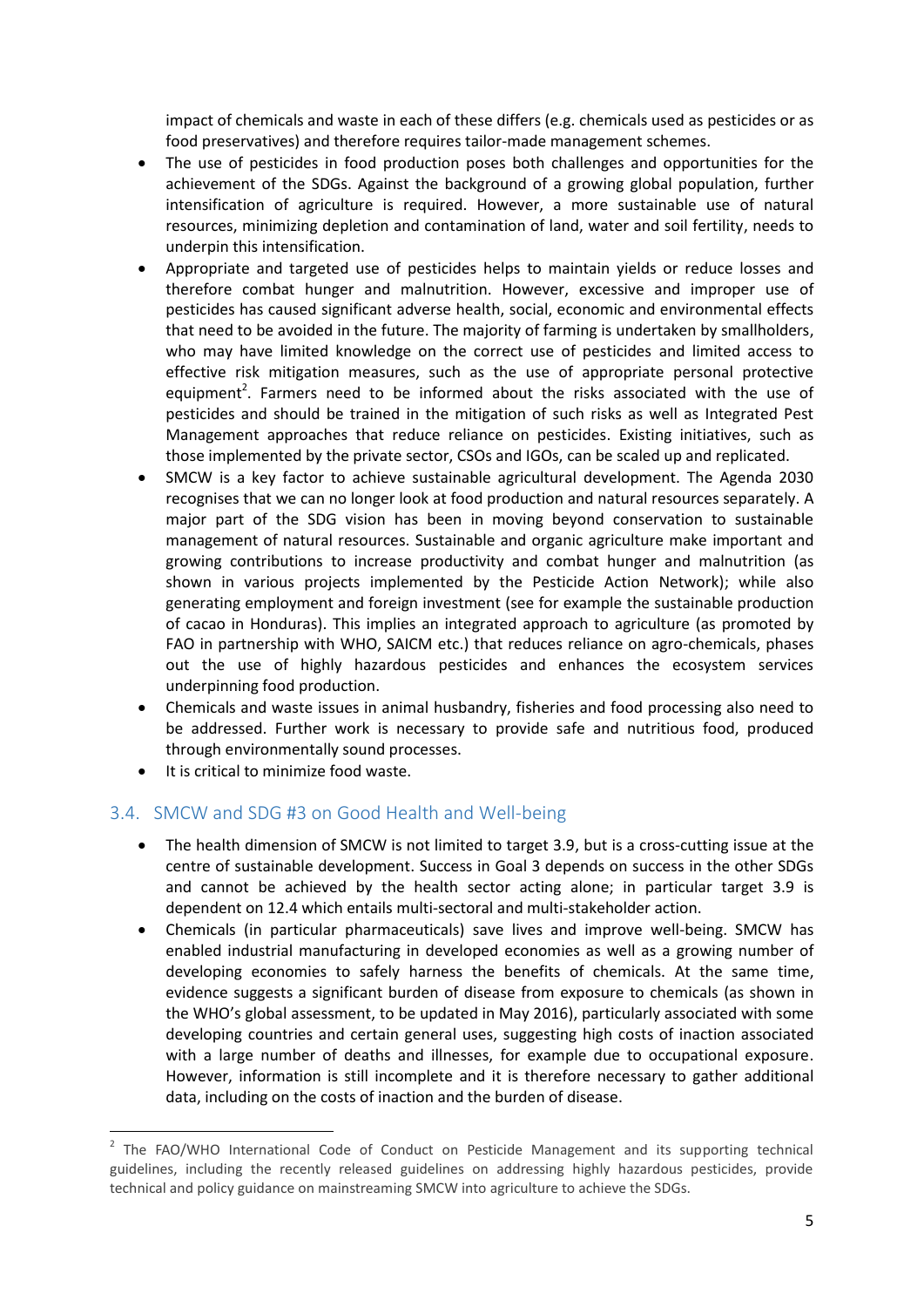- A preventive and "health in all policies" approach to SMCW, aiming to avoid and reduce exposures to hazards from chemicals and waste, will deliver more efficient results towards the implementation of the SDGs. Applying SMCW will help to reduce deaths and illnesses attributable to chemicals and waste exposure, increase economic productivity and accelerate implementation of the 2030 Agenda.
- The strategic alliance between the health and environment sectors is of key importance and needs to be further strengthened. While many initiatives are already in place (e.g. regional intergovernmental health and environment processes in Africa, the Americas, Asia-Pacific and Europe; the Global Green and Healthy Hospitals network; or the International Society of Doctors for the Environment), others may need to be established to catalyse action in relevant domestic and international forums, including SAICM, and other sectors.

## 3.5. SMCW and SDG #5 on Gender Equality

- Gender equality is both a goal in itself and an opportunity that can deliver economic and social outputs necessary for all SDGs to be achieved. In fact, paying priority attention to this SDG and empowering woman may be a key determinant for implementing the entire 2030 Agenda.
- Many chemical and waste-related risks differ depending on gender. Among others, this is due to the special vulnerability of women as well as the different roles and responsibilities women have in our societies (e.g. in deciding on education, health-related issues and family consumption patterns). Risk assessments and regulatory frameworks should take this into account. Understanding gender-dependent risks will improve the way protective and preventive measures are implemented.
- Gender considerations are also important in finding solutions. For example, the role of women as educators, decision-makers and agents of change should be recognized and utilized: it can be a driving force to mainstream SMCW into the SDGs.
- More research on gender and chemicals is needed to understand the linkages and impacts of chemicals and wastes from a gender perspective as well as to identify areas for future work. In particular, there is a need for gender-disaggregated information on the effects of chemicals.

## 3.6. SMCW and SDG #9 on Industry, Innovation and Infrastructure

- Key concepts to be implemented in order to contribute to the SDGs via SMCW include recycling, a life cycle approach, with information exchange about chemicals in the valuechain, the circular economy, and extended producer responsibility (e.g. the Restriction of Hazardous Substances Directive (RoHS)).
- Within the value chain of chemicals, the chemicals industry is a key player in advancing innovation and providing safer chemicals to downstream users and markets, such as the textile sector. Likewise, downstream companies, given their proximity to the market play an important role to creating demand for cleaner products, suggesting that both push and pull factors are relevant.
- A chemicals industry based on delivering not only functional value, but cleaner production, more sustainable chemistries and substitution (where needed), and more products that are benign by design not only protects human health and the environment but also generates new opportunities for economic growth.
- Industry as well as other actors play an important role in chemical leasing: a model that may hold large potential to stimulate innovation. Non-technical innovation, such as social and process innovation also hold potential in fostering SMCW.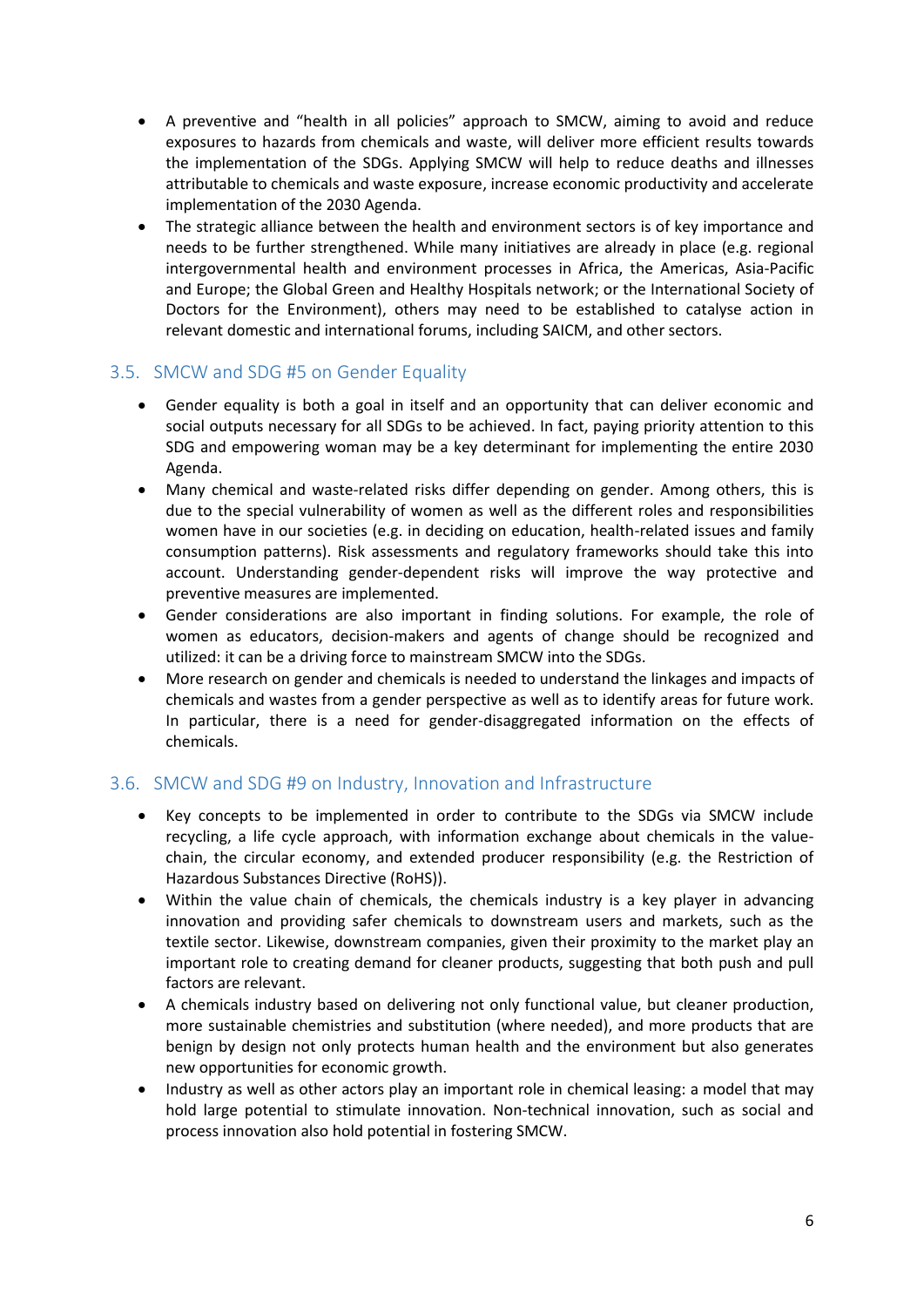• In order to innovate sustainably, governments are called upon to provide planning certainty for industry. State regulation has a significant influence on pace and quality of innovation. The SDGs create global expectations for the future, particularly among industry.

## 3.7. SMCW and SDG #12 on Responsible Consumption and Production

- Participants noted the importance of legislative frameworks and domestic regulatory actions coupled with economic incentives to address chemicals and waste related challenges, as well as to level the global playing field.
- Solutions should move away from an approach focused on dealing with chemicals and waste problems once they have reached the market (post-market solutions) and more systematically stimulate pre-market solutions (at the design phase and across the entire production cycle).
- Changes in consumers' behaviour, including through incentive structures, can be an important driver of change towards SMCW, in particular by minimizing waste generation and reducing the demand for products containing toxic chemicals.
- Complementing the consumer side, new production schemes based on a life cycle approach will further contribute towards SMCW. These would enable identification of sustainable solutions, which may include higher efficiency in use, use of alternative chemicals or the elimination of hazardous chemicals.
- Disclosure of the chemicals used by industry, including, but not limited to the chemicals used in articles, is desirable. Lack of information about chemicals in products is an obstacle to consumer choices and the sustainable recycling of product materials. The voluntary programme developed within SAICM (Chemicals in Products) to improve information exchange about chemicals in the value chain as well as voluntary reporting to national Pollutant Release and Transfer Registers (PRTRs) are opportunities for the industry to further contribute to safe recycling and communicate improvements in resource efficiency.

# 3.8. SMCW and SDG # 13 on Climate Action

- SMCW is an important element of addressing climate change mitigation and adaptation. Initiatives to integrate SMCW into climate action are ongoing.
- In reference to mitigation, the chemicals industry and waste (dumpsites) contribute towards emission of greenhouse gases.
- At the same time, improved life cycle management as well as the chemicals industry's products, processes, information in the value-chain about the characteristics of chemicals and their presence in products, innovation and research capacity is critical to improve energy efficiency, develop renewables, capture greenhouse gases, and increase resource efficiency.
- In terms of adaptation, accelerating climate change through extreme weather events and higher temperatures increases pollution risks. Chemical products may help to adapt to some of the consequences of climate change. SMCW considerations need to be integrated in national and local adaptation planning.
- Procurement policies can be used to provide market incentives, fostering the use of best available techniques (BAT) and best environmental practices (BEP). Efforts should be made to generate co-benefits for SMCW and climate action.
- Relevant national action plans (e.g. the National Implementation Plans (NIPs) developed under the Stockholm Convention) could explore connections between climate change and SMCW. For this purpose, it is useful to develop indicators linking objectives related to SMCW and climate change.
- Further research is necessary to understand the impact of climate change on the fate of toxic chemicals and related exposure (e.g. remobilization of Persistent Organic Pollutants (POPs)).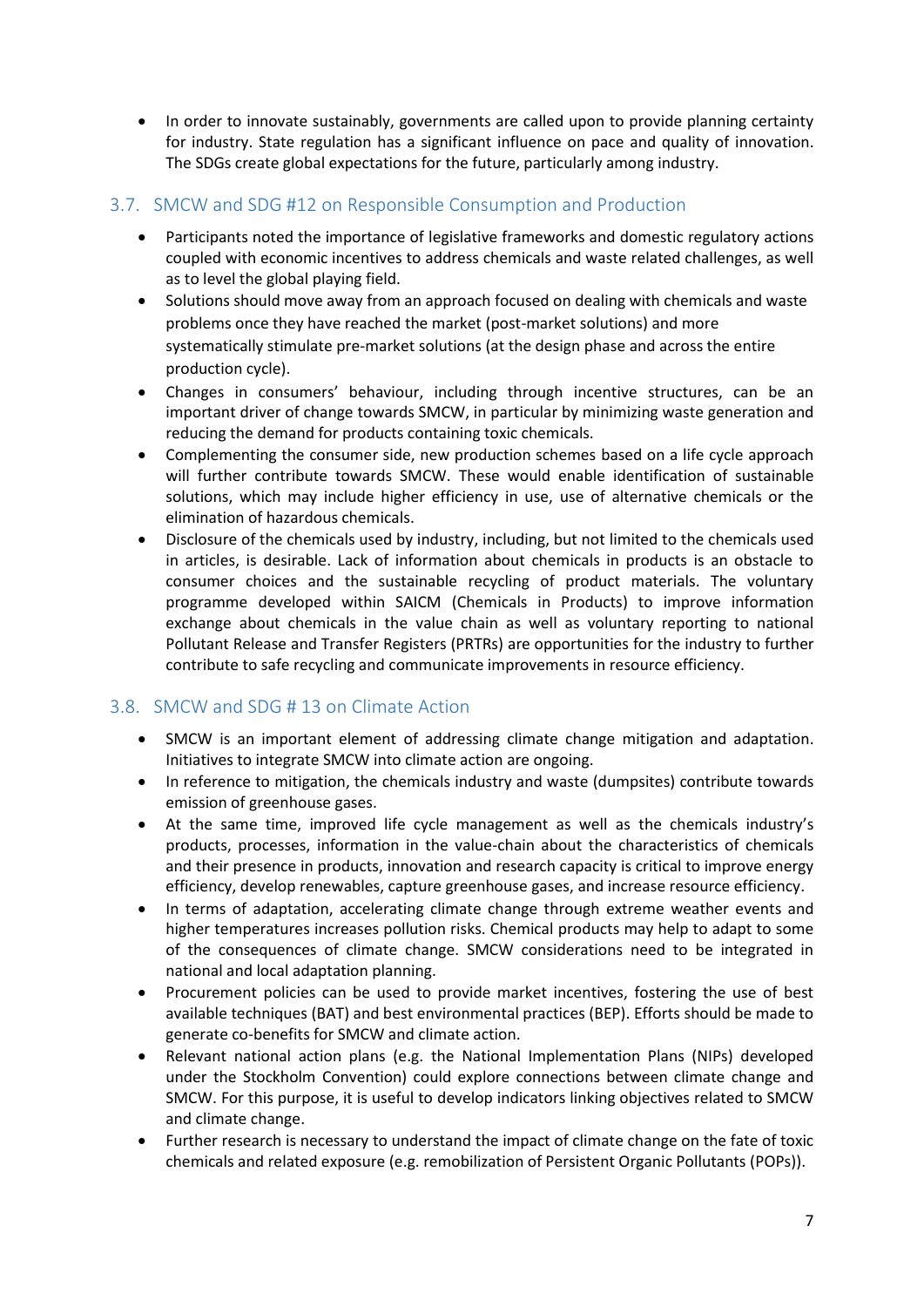## 3.9. Additional areas of action identified for consideration

- Awareness should be raised about the linkages between SMCW and the various SDGs. For this purpose, factsheets exploring the linkages between each SDG and SMCW would be a useful tool, in particular for decision-makers not directly involved in chemicals and waste.
- It will be helpful to generate/gather transparent, georeferenced and publicly available data on pollution, such as available through national PRTRs, and map it against data on poverty in order to understand the impact on communities.
- Available information on the cost of inaction and the global burden of disease should be further used to argue for SMCW and further data should be gathered, including on genderspecific chemicals exposure and the costs resulting from a lack of information on chemicals products.
- The second Global Chemicals Outlook (GCO-II) should include a chapter focusing on the gender dimension of chemicals and waste.
- It is important to promote and follow-up how industries contribute to the voluntary programme to improve information exchange in the value chain about chemicals in products.
- Evidence for the business case to consider the connections between SMCW and climate change should be gathered.
- The links between SMCW and SDGs not discussed in detail at the workshop should be further investigated both through analytical work and by collecting and sharing innovative country examples.

# 4. Indicators and Measurement of Progress

# 4.1. Introduction

**.** 

The workshop featured a dedicated session on indicators of progress and monitoring, with the objective of exploring the interface of SDG indicators, international indicators deriving from international chemicals and waste agreements and other international processes as well as indicators used at the national level to self-assess progress in achieving the 2020 SMCW<sup>3</sup> goal in a sustainable development context. More specifically, participants reviewed the indicators under the UN SDGs indicators framework as relevant to chemicals and waste, thereby considering potential gaps, identifying sources of information and collection systems, and exploring possible complementary indicators at the national level. Some of the highlights emerging from the three working groups that were formed by the participants are noted below.

Indicators are used to measure progress in SMCW at the national, regional and global levels. National indicators seek more detail and need to be adapted to the specific domestic circumstances, priorities and capacities and may thus differ across countries. Moving towards the regional and global levels, indicators become more aggregated, composite and holistic, which is necessary to provide a general sense of the progress achieved.

The proposed global indicators framework for the SDGs was agreed by the  $47<sup>th</sup>$  Session of the UN Statistical Commission in March 2016. It lists two indicators for the achievement of the 2020 goal, namely: (12.4.1) the number of parties to international MEAs on hazardous and other chemicals and waste that meet their commitments and obligations in transmitting information as required by each relevant agreement; and (12.4.2) treatment of waste, generation of hazardous waste, hazardous

<sup>&</sup>lt;sup>3</sup> The Strategic Approach (SAICM) provides a policy framework to guide efforts to achieve the Johannesburg Plan of Implementation goal that, by 2020, chemicals will be produced and used in ways that minimize significant adverse impacts on the environment and human health. It acknowledges the essential contribution made by chemicals to modern societies and economies while at the same time recognizing the potential threat to sustainable development if chemicals are not managed soundly.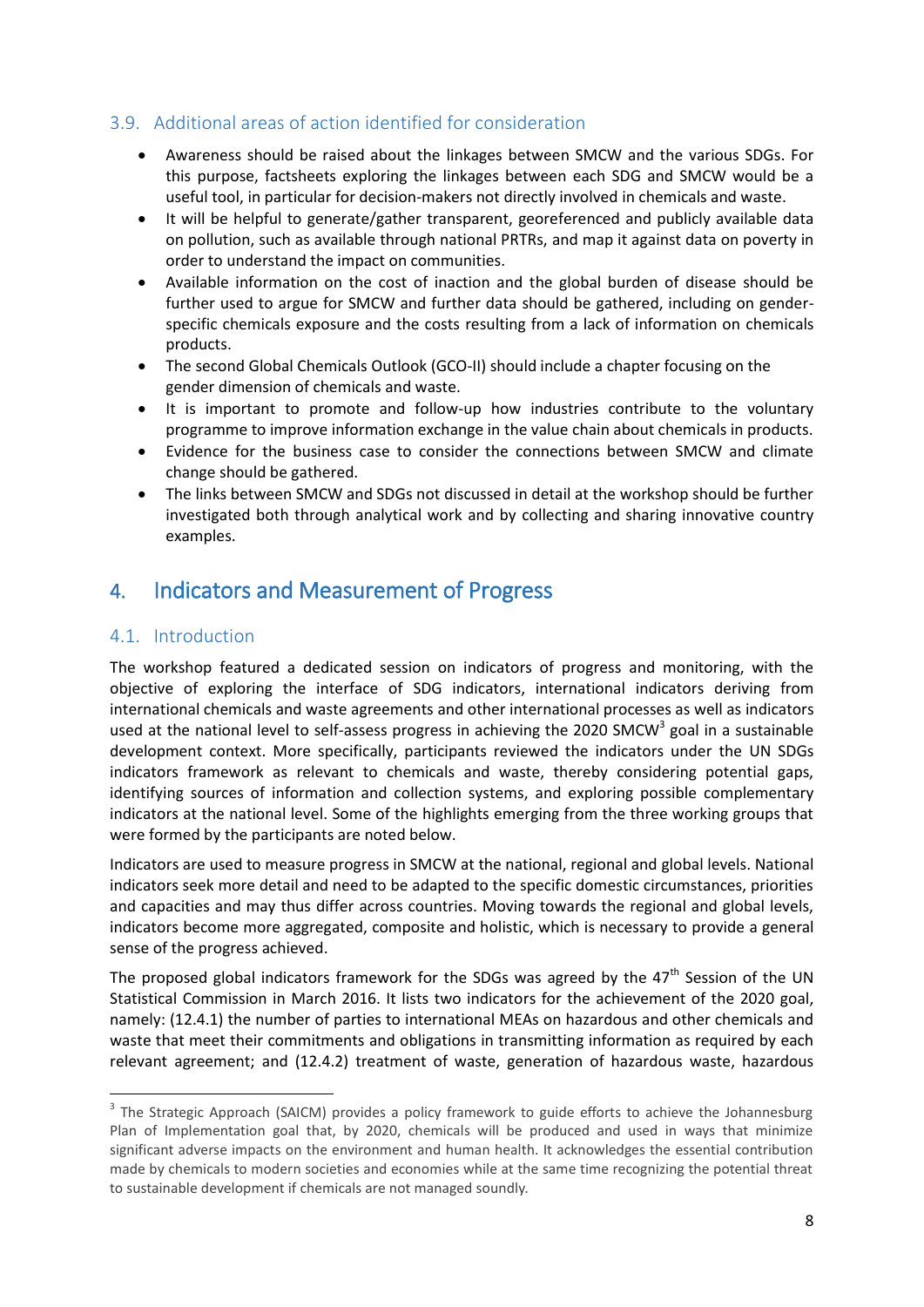waste management, by type of treatment. In addition, there are other SDGs indicators relevant for SMCW, for example under target 3.9 to substantially reduce the number of deaths and illnesses from hazardous chemicals and air, water and soil pollution and contamination by 2030.

Under SAICM, 11 basic elements have been recognized as critical at the national and regional levels to the attainment of sound chemicals and waste management through the SAICM Overall Orientation and Guidance (OOG) for achieving the 2020 goal. The 11 elements 'unpack' the 2020 goal and provide a structure for breaking down progress towards SMCW. The 2020 goal is explicitly reflected in target 12.4.

# 4.2. SMCW indicators under the SDGs

- All participants agreed on the importance of global SMCW indicators feeding into the SDGs.
- The current international indicators to measure the 2020 goal address some issues of waste management and sustainable consumption and production, but less so chemicals management, in particular chemicals production. Additional efforts may be needed to explore such gaps and ways of addressing them.
- Challenges were foreseen with reporting under target 12.5. In Basel reporting, waste generation responses will be optional for 2016. Furthermore, there are challenges with measuring waste prevention.
- $\bullet$  Indicators under targets other than 12.4 and 12.5 (such as 2.4, 3.9, 6.3 and 11.6) are also highly relevant from a SMCW perspective.

## 4.3. Measuring progress at the global and regional levels

- The SDGs change how we look at the information reported under international chemicals and waste agreements.
- The indicators developed by the IOMC towards some of the 11 basic elements from the SAICM OOG for achieving the 2020 goal (e.g. number of countries implementing the Globally Harmonised System of Classification and Labelling of Chemicals (GHS), and poison centres) could be used to measure progress at the global level (SAICM) and to what extent we are achieving the 2020 goal in 12.4.
- National reporting under MEAs and other global instruments has been recognized as a challenge in certain instances; however, mechanisms exist to assist in collection and reporting of data. Better baseline reports are needed in order to accurately assess progress towards SMCW and the SDGs.
- Efforts should be made to understand and identify methodologies better for the second and third tier of indicators (i.e. the regional and global levels) and their linkages with national reporting.
- It is necessary to look beyond international chemicals and waste agreements and include, for example, reporting mechanisms under the FAO, WHO, International Labour Organization (ILO) and regional development banks.

## 4.4. Measuring progress at the national level

- Measuring progress towards achievement of the SDGs and implementation of SMCW is primarily a national endeavour and serves national objectives. A suite of indicators adapted to the different national needs and serving national purposes would help countries choose those that are tailored to each country's needs, priorities and national circumstances in the context of country driven self-assessments. Baselines need further investigation.
- An institutional and regulatory framework is needed at the national level to collect data and measure progress. A number of data collection systems are available and a combination of sources could be used. Beyond national reporting for international chemicals and waste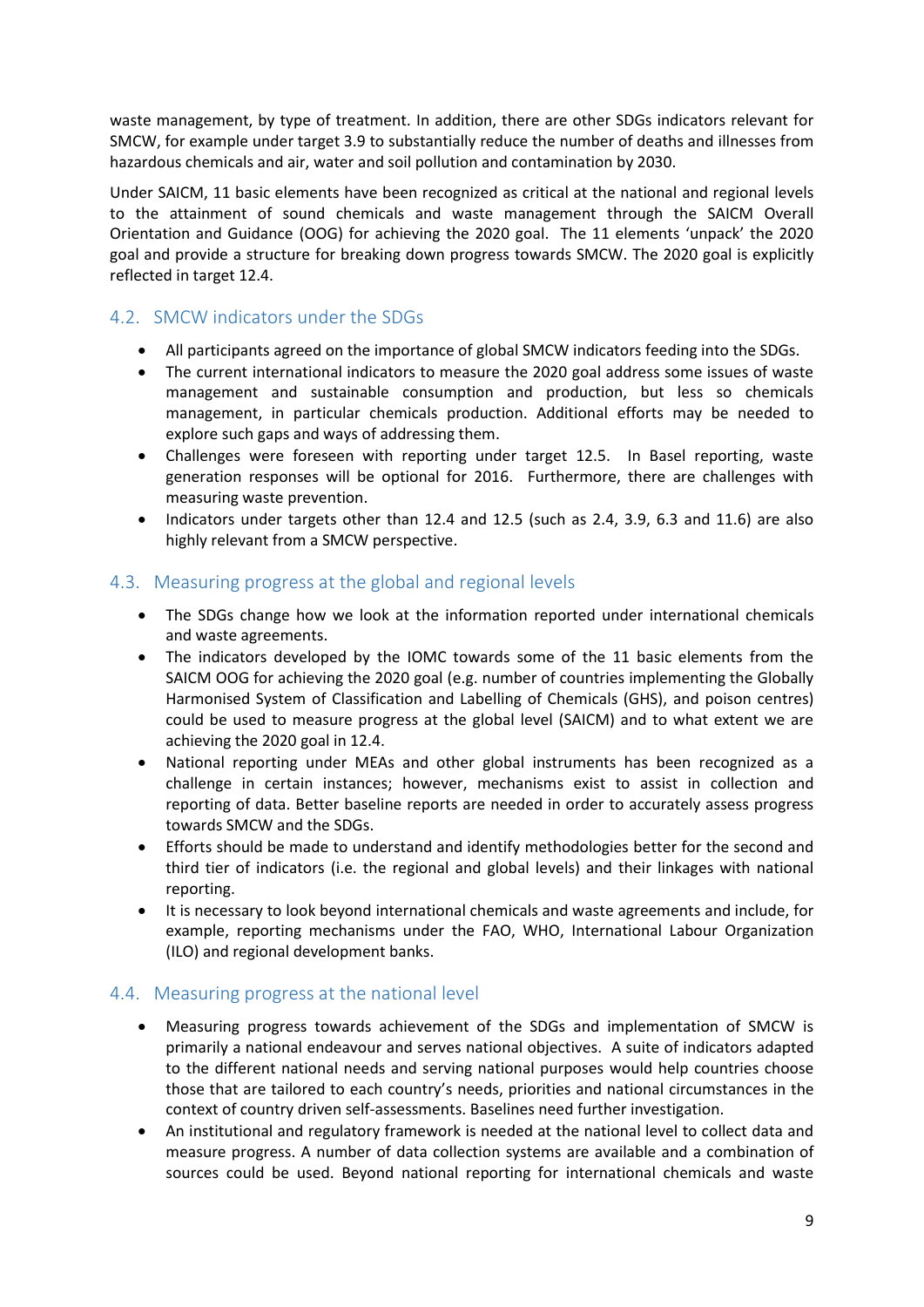agreeemtns, these include the Protocol on PRTRs, the FAO's Pesticide Stock Management System (PSMS), and databases maintained by the Organisation for the Prohibition of Chemical Weapons (OPCW). as well as voluntary industry reporting schemes, such as the Global Reporting Initiative or under the International Organization for Standardization (ISO). Some areas, for example the lifecycle perspective, may be difficult to assess from a national level only.

- The 11 basic elements from the SAICM OOG for achieving the 2020 goal could be used as frameworks guiding the development of more specific indicators that would help countries to measure progress at the national level in accordance with their needs. More work is needed to help countries develop more specific benchmarks to help them assess progress on specific instruments considered of universal value, such as implementation of the GHS and poison control centres.
- Some indicators suggested by participants include the following: legislation for SMCW, occupational safety and health, and consumer protection, such as GHS and safety data sheets; presence of safe disposal methods/a functioning infrastructure for SMCW; number of contaminated sites, including their character and relevant risks; existence of a waste management strategy; pollution databases, such as PRTRs; availability of a NIP and hazardous waste inventories; and the number of licensed waste management facilities.

## 4.5. Additional areas of action identified for consideration

- Given the complexity and interface of the indicators, further work still remains to be done at all levels in order to streamline reporting and indicators and appropriate mechanisms would need to be established for this purpose. Efforts should be enhanced to engage in existing national and international processes on SDGs indicators relevant for SMCW.
- A process may be necessary to contribute to global SDGs indicators. This would involve governments engaging in national level SDGs reporting mechanisms to determine what SMCW indicators are relevant for country reporting on a range of SDGs indicators, including those reported under international chemicals and waste agreements.
- A note should be prepared providing an explanation on the type of information to be collected under indicator 12.4.1.
- In addition to 12.4.1, additional indicators could be considered to measure progress towards target 12.4 on the SMCW by 2020. The basic elements agreed under the SAICM OOG could be considered, as they unpack the 2020 goal. Further possibilities to amend existing indicators should be explored, e.g. adding data on obsolete stockpiles form the Stockholm Convention and the Minamata Convention on Mercury under indicator 12.4.2 or including data on emissions of dioxins and furans under 11.6.1.
- A composite indicator/index which would measure progress in different areas could be compiled from existing indicators from various processes. This could be based on a core capacity framework and be comprised of such elements as the availability of PRTRs and GHS in countries. As SAICM is commissioned to re-evaluate its indicators, this could be the first step for SAICM to consider. Stakeholders are invited to engage in the process to review SAICM indicators in the light of the agreed SDGs.
- Consultations are needed at the domestic level to explore roles and responsibilities in tracking and monitoring implementation of the SDGs. It would also be useful for governments to consider developing national indicators, for example, to measure their institutional capacities.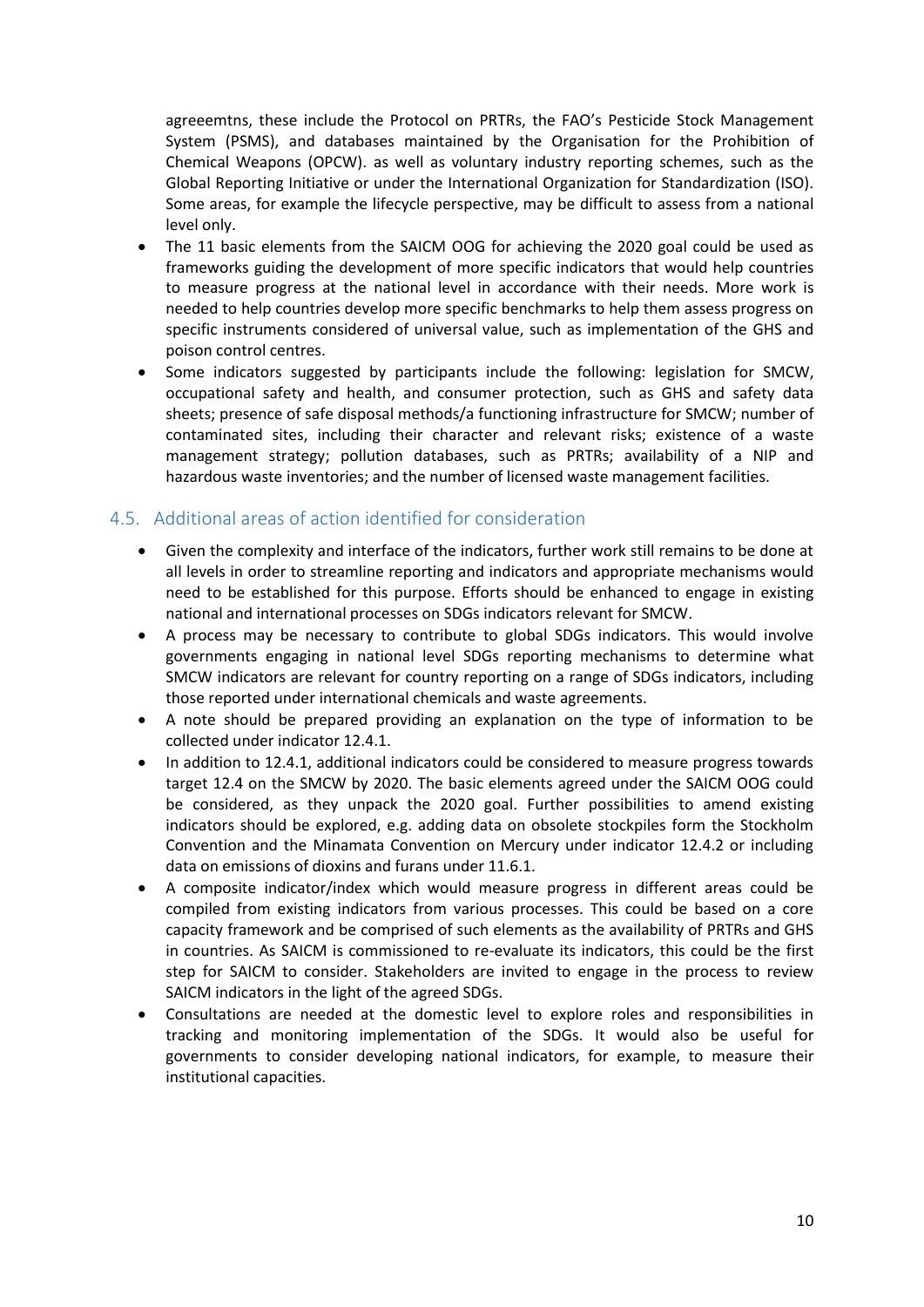# 5. Cross-cutting Themes

## 5.1. Introduction

In a series of thematic panels, participants examined cross-cutting issues considered critical for the successful integration of SMCW into the SDGs. The panelists shared experiences, insights and lessons learned in order to answer questions such as how institutions can be made fit for purpose to link SMCW and the SDGs, to discuss challenges and opportunities in ensuring inclusion, accountability and access to justice, to explore economic tools that could be used, and to identify strategies to communicate SMCW and SDG linkages, among others.

There was broad agreement on the need to mainstream SMCW into national development plans. Moreover, good governance is essential for the implementation of SMCW in a SDGs context. This includes strong institutions and effective regulatory frameworks, implementation of multi-sectoral and multi-stakeholder approaches, and the reliance on appropriate economic tools and analysis. Ensuring inclusion, accountability and access to justice is sometimes neglected, but critical to protect vulnerable populations from exposure to hazardous chemicals and waste. These issues are not only essential to SMCW, but also cut across the SDGs, meaning that progress in establishing such support structures will deliver multifaceted benefits.

## 5.2. Strengthening institutions

#### Legal and institutional frameworks

- Existing national institutional structures in governments do not necessarily match how the SDGs are organized and any work to implement the SDGs needs to take into account existing institutional structure and work with them.
- Countries are therefore encouraged to take further steps in integrating SMCW into national planning, priorities and strategies. A number of countries have already taken initial action (e.g. Colombia, Ghana, Canada and Finland).
- The strengthening of institutional capacity and functioning institutions are fundamental for effective implementation of both SMCW and the SDGs.
- Keeping in mind the universality of the 2030 Agenda and the SDGs, each country needs to prioritize their implementation, identify how they plan to reach specific goals and targets and report on indicators given their national context. Lessons learned from pilot initiatives and initial action should be widely shared.
- A comprehensive regulatory framework is needed to ensure that SMCW contributes towards implementation of the 2030 Agenda. A useful support to national institutions for SMCW would be to promote the development of legislation defining their role as well as the role of other actors, such as industry.

#### Integrated approach to financing SMCW

- The three interlinked and mutually supporting pillars of an integrated approach to financing SMCW in an SDGs context are: i) mainstreaming into national development plans and budgets, ii) industry involvement, and iii) external financing (e.g., GEF and the Special Programme to support institutional strengthening at the national level). These remain relevant in a SDGs context.
- Mainstreaming SMCW into the work on SDGs might facilitate access to alternative sources of funding; appropriate proposals for SMCW activities can access SDGs funding.

#### National and international cooperation

• The establishment of multi-sector and multi-stakeholder platforms and the strengthening and utilisation of existing ones, particularly at the domestic, but also at the local, regional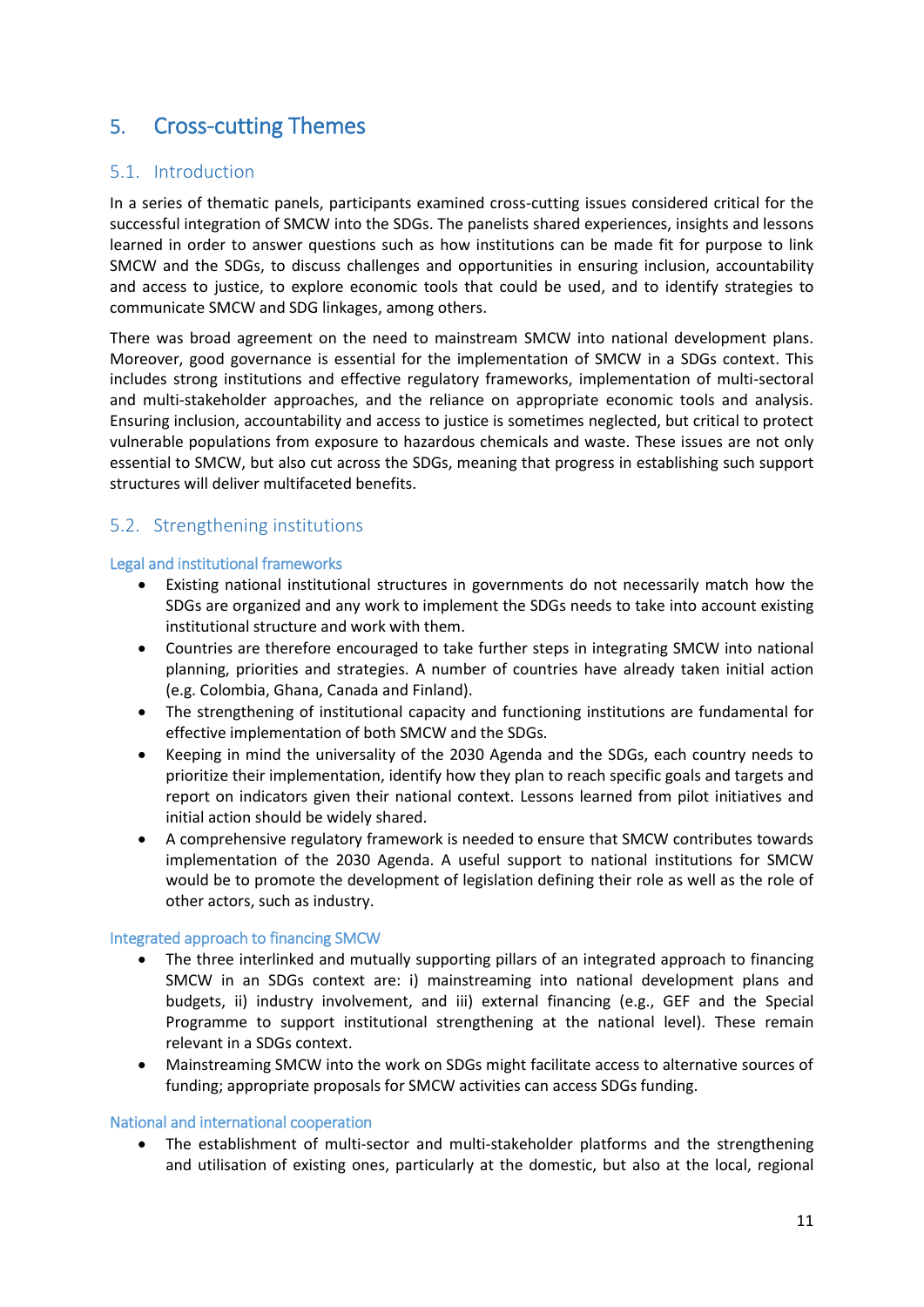and global level, are critical to catalyse energy and to enhance collaboration among different stakeholder groups for the achievement of SMCW.

 Recognising that SMCW is a global issue (for example due to international supply chains), international cooperation is required to strengthen national implementation of SMCW efforts. Synergies between SAICM, the Minamata Convention on Mercury and the Basel, Rotterdam and Stockholm Conventions as well as other relevant conventions, such as the Barcelona Convention, the Aarhus Convention and its Protocol on PRTRs, the Air Convention and its Protocols, and the Convention on the Transboundary Effects of Industrial Accidents should be strengthened with a view to sharing best practices and facilitating implementaiton. IGOs can provide support for SMCW at the national level.

#### Additional areas of action identified for consideration

- Using existing platforms, it is necessary to assess how existing international efforts are contributing to the SDGs and how the chemicals and waste community might engage in existing international frameworks where it has not previously offered input (e.g. a climate change and chemicals and waste side event at the second Meeting of the UNEA).
- It should be considered how approaches under various international venues, such as, but not limited to, the Convention on Biological Diversity (CBD) and the FAO, can contribute to achieving the SDGs consistent with approaches undertaken under chemicals- and wasterelated agreements.
- Since the amount of legislation related to chemicals has increased significantly, a comprehensive global overview of legislation related to chemicals would be a useful contribution to help governments, the private sector (e.g. the automotive industry) and civil society in the achievement of the SDGs.
- The clearing-house mechanism of the BRS Secretariat and other relevant mechanisms could be used to disseminate good practices for institutional strengthening. This could be further discussed during the COPs to the Basel, Rotterdam and Stockholm Conventions and other fora. Assistance should be provided to help countries identify mechanisms for mainstreaming SMCW into the SDGs.

## 5.3. Communication and outreach

#### Observations, messages and insights

- It is necessary to communicate clearly the linkages between the SDGs and chemical and waste (as for example done by UNDP) and convince sectors and stakeholders not directly/traditionally involved in chemicals and waste issues of the benefits (social, economic and environmental) that SMCW has to offer in achieving the SDGs.
- An effective approach is to focus on tangible, concrete cases that have visible and immediate effect first and then scale up (see for example the initiative by the Center for Environmental Solutions in Belarus, focusing on batteries first and then starting a larger campaign on issues related to e-waste).
- Emotive messages may help to communicate chemicals and waste issues; however, these cannot replace the provision of accurate information. Messages also need to be appropriately adapted to the target audience.
- Success stories from government-driven information initiatives (e.g. anti-smoking) can also serve as references and demonstrate the potential impact of dedicated campaigns.
- Engagement of stakeholders on the ground, for example health workers, to disseminate key messages and awareness is an effective tool. As another example, young professionals can help in such efforts, given their capacity in outreach and communication technologies.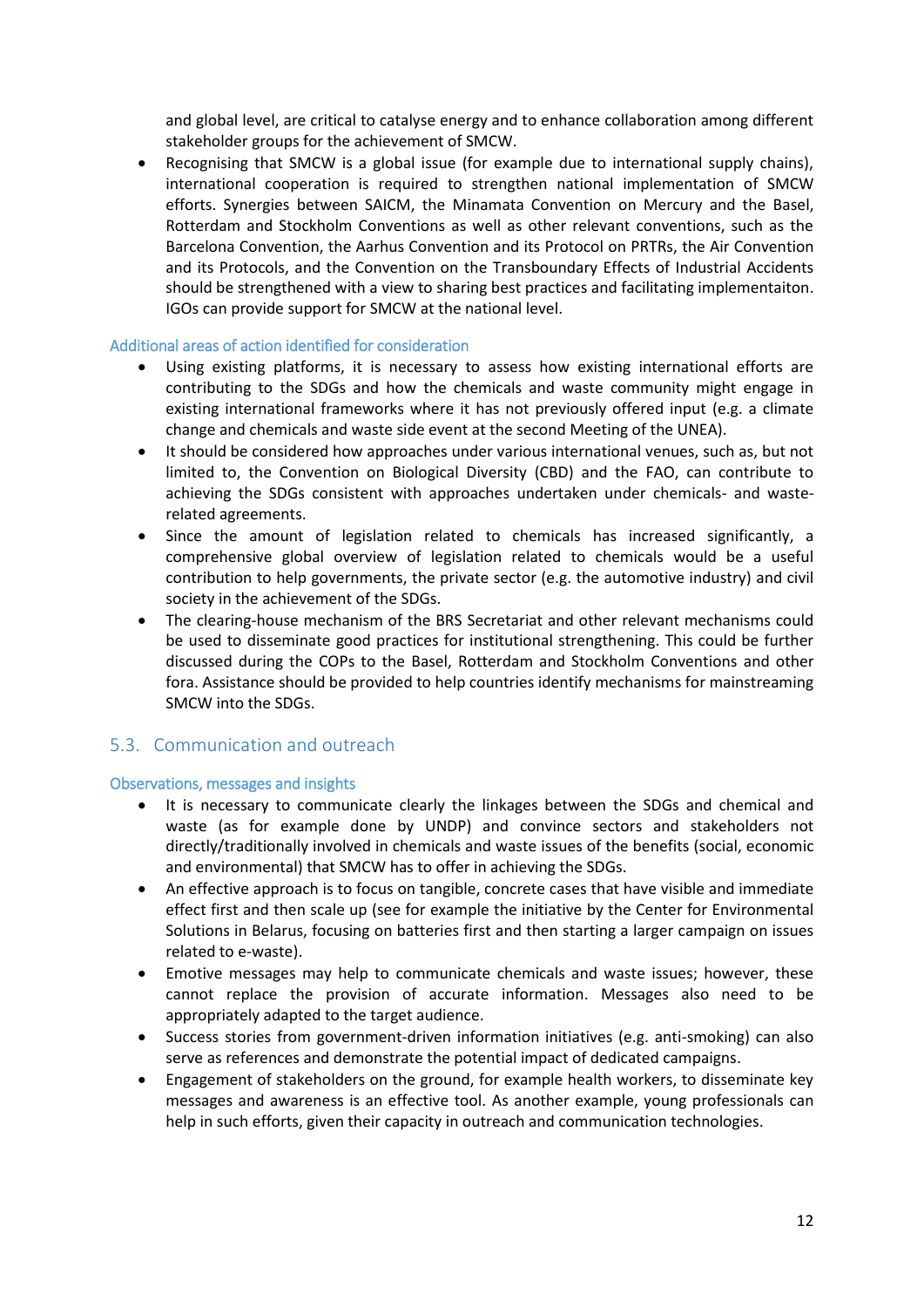#### Additional areas of action identified for consideration

- An overarching new communication strategy for chemicals and waste, with a new narrative, reflecting adoption of the SDGs, and clear messages should be developed. Materials promoting SMCW should use the pictograms of the various SDGs. Available information and tools relevant for SMCW should be consolidated and communicated effectively, ensuring that it is readable and usable for the target audience.
- Case studies with concrete examples of the SDGs-chemicals and waste interface should be gathered. Governments, the private sector and civil society are invited to contribute.
- Future conferences, workshops and dialogues should aim to invite non-traditional stakeholders, including those not directly working in the chemicals and waste arena. This means involving, among others, downstream users and other actors along the entire supply chain as well as CSOs. Collaborative efforts across sectors, such as with the health sector, should be shared broadly and enhanced, so that SMCW is widely supported.

### 5.4. Inclusion, accountability and access to justice

#### Observations, messages and insights

- Principle 10 of the Rio Declaration emphasized the importance of access to information, access to public participation and access to justice as key pillars of sound environmental governance. Implementation of the Bali Guidelines, including in the area of chemicals and waste, remains relevant in the context of the 2030 Agenda.
- Access to justice, the right to an effective remedy and accountability are firmly rooted in the principles of Human Rights and essential to achievement of the SDGs, in particular the SDG on Peace, Justice and Strong Institutions. These principles are also particularly relevant in the area of chemicals and waste. Credibility is critical.
- No one should be left behind. Inclusion delivers tangible social, health, economic and environmental benefits. For example, workers should have a seat at the table to decide on health and safety standards; an interface is needed to connect the informal and formal sectors across the supply chain. Workers in the informal sector need to receive protection from toxic exposure and be linked to the formal sector.
- Those most affected by a lack of SMCW are rarely those who have caused it, e.g. communities in Small Island Developing States (SIDS).
- Many deaths and illnesses are caused by occupational exposure to toxic chemicals, in particular in developing countries. Large challenges remain regarding the right to an effective remedy. Victims bear the entire burden of proof regarding causation. It is important not to solely rely on voluntary compliance or to outsource it; without a credible and transparent compliance and review mechanism, there is no accountability. The necessary resources need to be mobilized.
- Significant health and environmental gains can be achieved through access to information (e.g. through the Aarhus Convention and its protocol on PRTRs, the GHS etc.) and availability of knowledge on chemicals in products, occupational diseases etc. Nonetheless, information gaps continue to be pervasive in terms of hazards, exposure and knowing which actor to hold accountable. Often such information is not made available, particularly to those that are most affected, such as workers. Transparency and availability of data is critical to identify gaps and priorities for action. National databases providing access to information on pollution as well as on trends in the use and release of pollutants during the production are the basis for informed decision-making.

#### Additional areas of action identified for consideration

 Further case studies (complementing the information collected under, for example, the Aarhus Convention) could be gathered to compile lessons learned (e.g. from informal ewaste recycling) to be applied in other scenarios.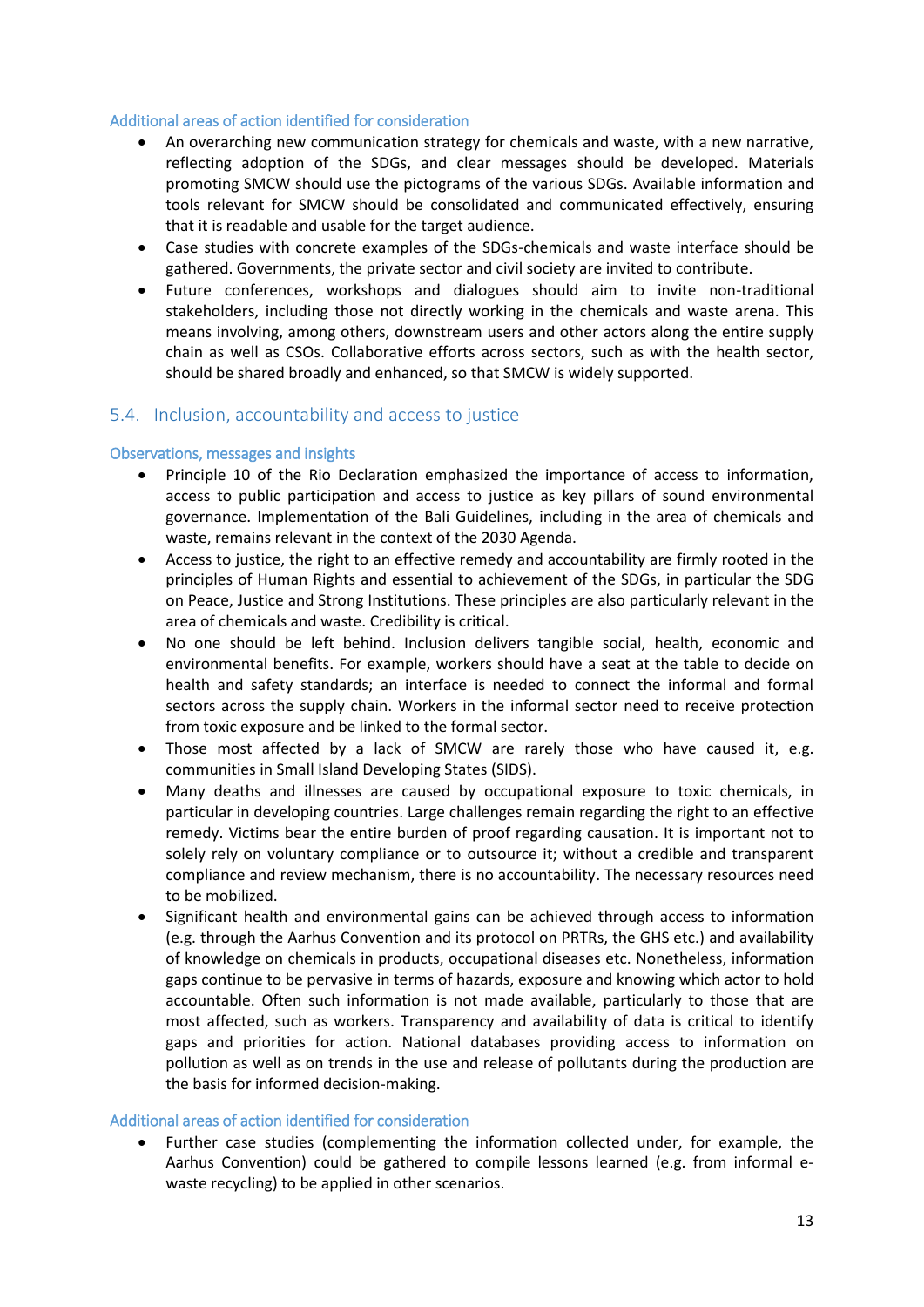- The linkages between the concepts of inclusion, accountability and access to justice in the field of chemicals and waste with the various SDGs should be investigated and communicated, including through concrete examples (e.g. from the labour sector).
- The potential to integrate concepts of inclusion, accountability and access to justice in SMCW projects should be further explored.

## 5.5. Economic analysis and incentives

#### Observations, messages and insights

- **•** Benefits of SMCW include establishing a necessary foundation for economic development in the manufacturing arena, and ultimately for participation in the global market place.
- The costs of inaction are likely much higher than the costs of managing the risks caused by chemicals. While the benefits of regulating chemicals outweigh the costs; it may be challenging to quantify such benefits.
- Economic tools and analysis are critical to convince decision-makers of SMCW benefits. Harmonization of such tools and mutual acceptance of assessments would be beneficial.
- Solutions to share and reduce the cost of risk management are available, e.g. industry's responsible care, defined responsibilities, cost recovery, and mutual acceptance of data. Perverse incentives and subsidies should be avoided. Instead, procurement policies, providing market incentives through requirements and standards development can have beneficial impacts.
- Various instruments are available, including the use of behavioural economics to nudge behavioural change as well as regulatory and policy/market instruments (for example, introducing a chemicals safety tax). The polluter-pays principle can be an effective tool to internalize costs. Voluntary schemes can also be effective, in particular where institutional frameworks are weak.

#### Additional areas of action identified for consideration

- Harmonisation of existing methodologies to calculate economic costs and benefits related to SMCW would be beneficial (cost of inaction, opportunity cost for productivity etc.).
- Success stories on the use of economic instruments (both voluntary and regulatory schemes) in the field of SMCW could be compiled, thereby exploring the potential for replication.

## 5.6. Sustainable chemistry

#### Observations, messages and insights

- Sustainable chemistry can make an important contribution towards SMCW as well as the achievement of all SDGs, going beyond the benefits for health and the environment.
- The International Sustainability Chemistry Collaborative Centre (ISC3) promotes sustainable chemistry as a holistic approach going beyond the production of benign chemicals and addressing overarching questions of sustainability in chemicals management, with the aim of creating social, economic and environmental benefits in line with the SDGs.
- In order to be successful, sustainable chemistry needs to be implemented in an inclusive manner and have broad ownership across stakeholders

#### Additional areas of action identified for consideration

 Further efforts should be undertaken to explore and understand the potential of sustainable chemistry towards SMCW and the SDGs, including via initiatives such as the International Sustainability Chemistry Collaborative Centre (ISC3).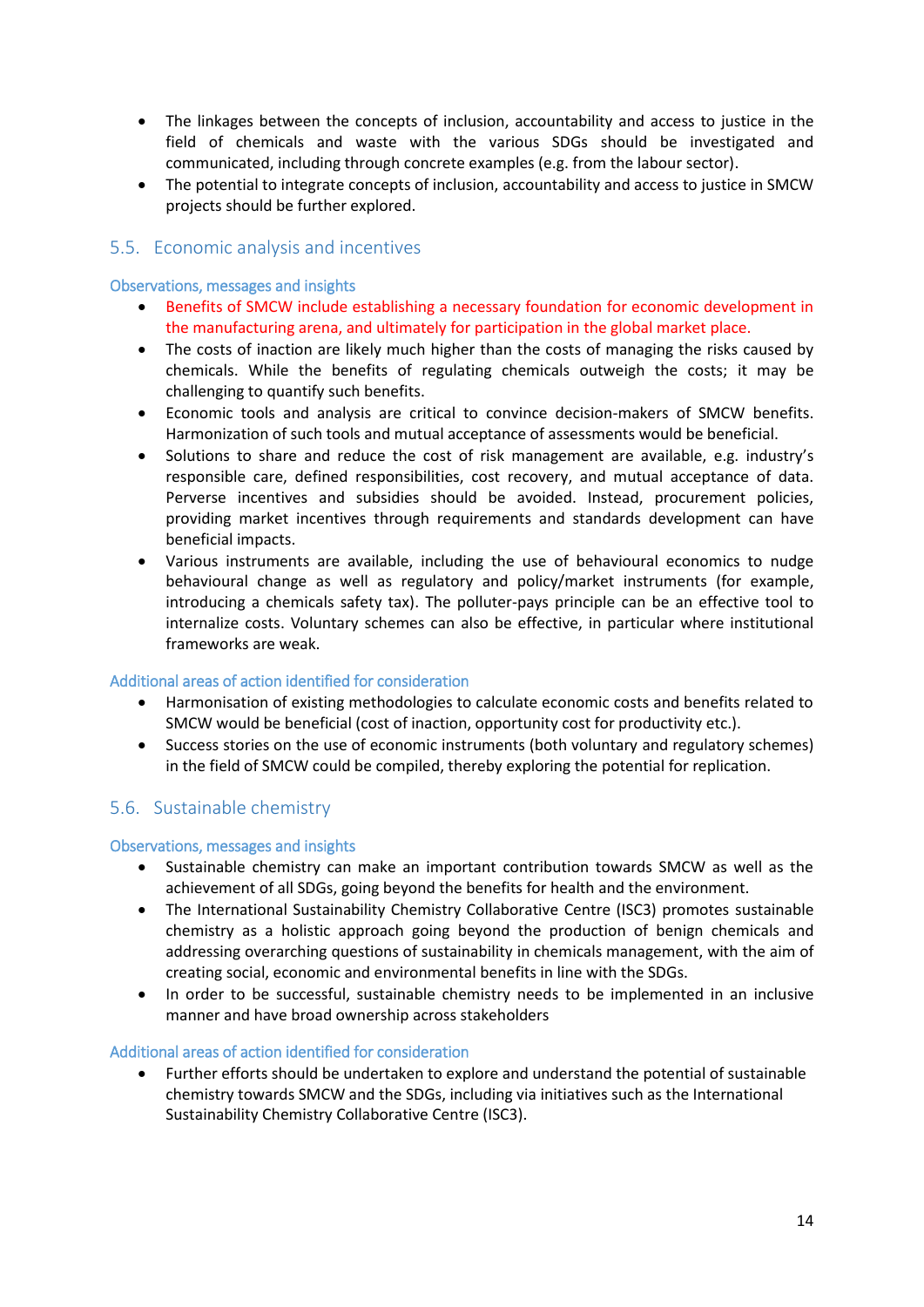# 6. Evolving Modes of Development Cooperation and Partnerships

# 6.1. Introduction

On the final day of the workshop, two panels were held to explore whether and how modalities and priorities for development cooperation and partnerships in the area of SMCW are changing in light of the SDGs. The diverse panels, composed of participants from governments, the private sector, civil society and IGOs, also discussed potential implications for mobilizing financial support in the area of SMCW.

During the discussions, it became clear that projects need to adopt multi-focal approaches, thereby addressing all three pillars of sustainable development. A key to this will be to cultivate broader understanding of the social, economic and environmental aspects. This will help in attracting funding. In order to be successful, such projects need to engage relevant actors from all sectors in open and inclusive partnerships.

## 6.2. Evolving modes of development cooperation

- With the traditional way of managing the development agenda challenged, the SDGs provide an opportunity to (re-)focus and guide development work in the area of SMCW.
- The broader scope of the SDGs as compared to the MDGs offers an opportunity to address the root causes beyond chemicals and waste issues, considering social, economic and financial aspects of development, and to set a higher level of ambition necessary to successfully implement sustainable development strategies.
- In some circumstances, it is necessary to address the entire supply/value chain and involve all relevant actors, including non-traditional ones. Industry needs to be seen as a central part of the solution.
- Activities and projects should take a multi-focal approach. This may imply some trade-offs. The bundling of projects and activities may provide additional opportunities to attract and leverage funding.
- Project concepts for development cooperation should be framed in a way that they speak to the SDGs and result in concrete outcomes.

## 6.3. Evolving modes of partnerships

- Partnerships are essential to achieve SMCW and the SDGs. They should complement and reinforce a robust regulatory framework, rather than serving as an alternative. Partnerships can help to implement relevant obligations but cannot shift relevant responsibilities.
- Partnerships are most effective if they have clearly defined goals and transparent operations. Each partner needs to see a clear benefit in participating and add value. In securing a critical mass, open and broad multi-sectoral and multi-stakeholder approaches are essential and will stimulate participation (as practised for example in the United States' partnerships to enhance voluntary and regulatory regimes in advancing SMCW). Partnerships among governments, the private sector or civil society organizations can also make important contributions.
- Civil society organizations and the private sector are important partners for governments. Actors across the value chain should be included and potential upstream contributions should be explored.